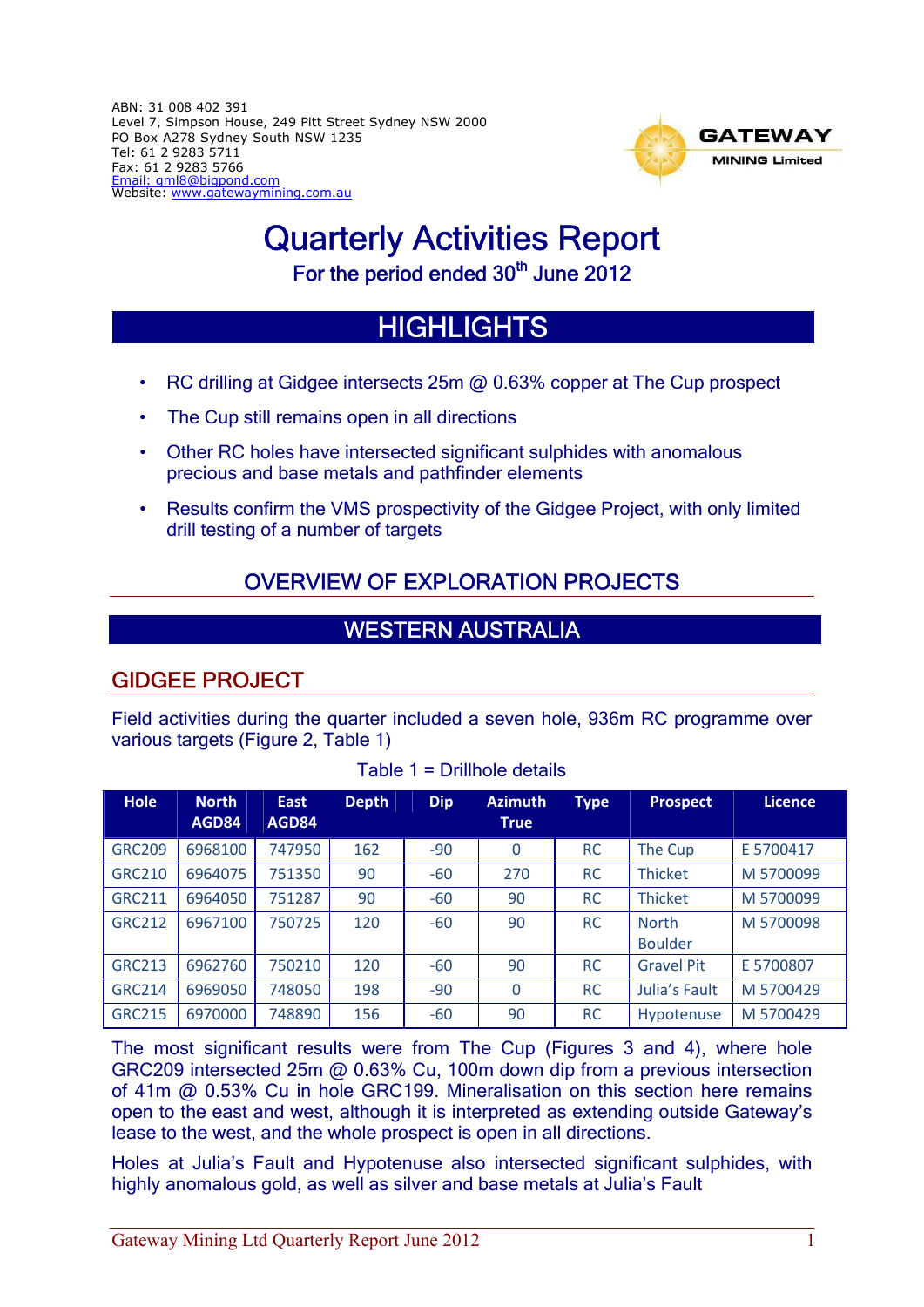The results of the EM survey completed in the last quarter were incorporated with previous data, and an interpretation of trends is included in Figure 2. Drill testing has shown that a number of these trends are associated with massive sulphides and gold/base metal mineralisation, particular at The Cup (copper) and Julia's Fault (gold + base metals).

Interpretations suggest the Julia's Fault/Cup trend continues south to the west of Gateway's lease, and continues through the Gravel Pit area, where it is one of three of four parallel trends. These are yet to be drill tested.

The work completed to date has reinforced the prospectivity of a number of tenements to host VMS mineralisation, with the known mineralisation at "The Cup" probably representing a zoned VMS lens.

Of particular interest are the under-explored tenements that include the Gravel Pit and Gossans Galore prospects, which have returned very promising results to date. These prospects exhibit geological, geophysical and geochemical signatures that can be considered indicative of VMS-mineralised systems.

#### **The Cup E57/417**

#### Gateway 100%

GRC209, at The Cup prospect, was designed to test approximately 100m down dip from the 41m at 0.53% Cu intersected previously in hole GRC199. GRC 209 returned significant mineralisation, which included 25m at 0.63% Cu from 72-97m down hole, 17m at 10.52g/t Ag from 50-67m down hole and 30m at 0.176% Zn from 120-150m down hole.

The interpreted felsic volcano-sedimentary host sequence, alteration and apparent metal zonation is highly suggestive of typical VMS style mineralisation.

These wide down hole intersections are even more significant in that the shallow dip of the mineralisation translates into intersections that are effectively true thickness. No primary chalcopyrite is evident from logging. Limited previous micro-probe investigations have indicated that chalcocite is the main copper-bearing mineral. Chalcocite is often treatable using cheaper heap-leach processes.

The prospect still remains open in all directions with only nine RC holes being drilled into the prospect, although potential is limited to the west as it abuts the western edge of Gateway's lease. In addition, there has been no RC drilling in the 200m of strike between 6968100N and 6968300N.

Further drilling is highly recommended in order to better define the three-dimensional geometry and nature of the highly significant mineralisation intersected to date.

#### **Julia's Fault and Hypotenuse M57/429**

Gateway 75% - Red 5 25%

GRC214 was drilled at Julia's Fault to test down dip of GRC206, which returned significant copper mineralisation of 23m at 0.21%Cu.

No significant copper was intersected, however the hole intersected 80m of massive to semi-massive sulphides. The sulphides are highly anomalous in Au, Ag, Cu and Zn.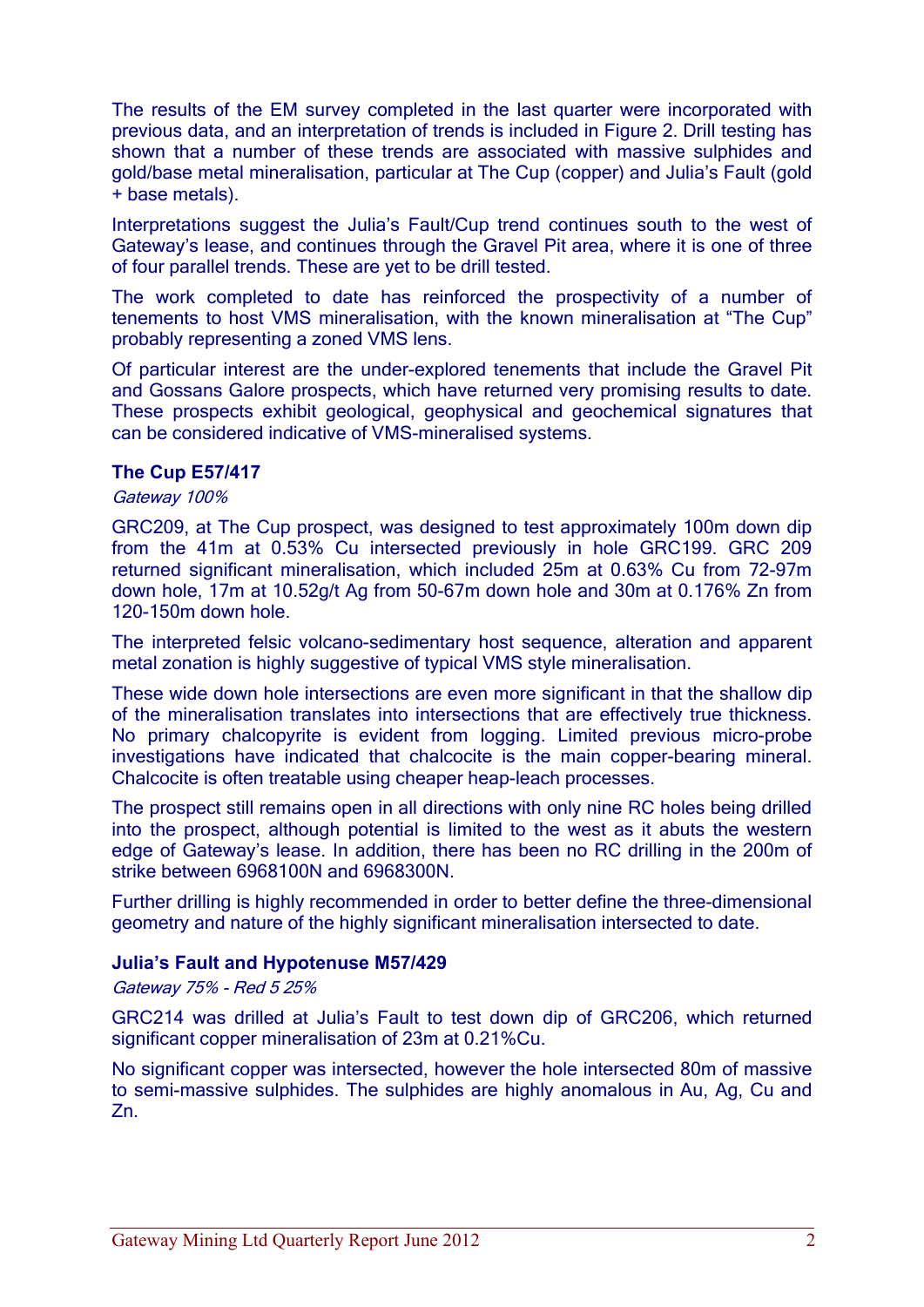The sulphides, alteration, felsic volcano-sedimentary stratigraphy, gold, silver and trace element geochemistry all appear indicative of a zoned VMS system.

The system appears significant enough to warrant further drill testing.

At Hypotenuse, GRC215 was designed to test a strong EM anomaly on the Hypotenuse trend. The hole intersected massive to semi-massive sulphides over the interval 105-140m explaining the conductor.

Highly anomalous gold was returned over 20m width from 40-60m down hole.

Trace element anomalism appears again to be indicative of proximity to a potentially fertile VMS system.

#### **Gravel Pit, E57/807**

Gateway 100%,

GRC213 was designed to test below the Gravel Pit gossan/ironstone outcrop and ironstone intersected at the bottom of GAC073. Previous EM showed no interpreted response directly associated with the ironstone but showed high responses 300m to the east and 300m to the west of the ironstone position. The hole intersected a sequence of graphitic shales showing only rare specks of pyrite.

From 75m the shale returned elevated Cu, Zn and Mn that are perhaps indicative of distal facies sediments associated with as yet undiscovered VMS mineralisation.

The ironstone outcrop may still reflect oxidised massive/semi-massive sulphide that is effectively rootless by virtue of folding or faulting. The recent EM shows abrupt termination of multiple EM trends to the south, which may well indicate fold/fault complications.

This area and the Gossans Galore prospect to the west are virtually untested by drilling.

#### **Montague Gold Project M57/98, M57/99**

Gateway Mining 85%/Goldfan 15%

GRC210 and 211 were designed to test a strong gold in RAB anomaly at the Thicket prospect.

The holes intersected weak quartz pyrite veining in basalt adjacent the contact with the Montague granodiorite.

No significant gold intersections were returned.

GRC212 was again designed to test strong gold in RAB anomalism at the Boulder North prospect.

Again no significant gold intersections were returned. A strongly gossanous zone 85- 86m down hole hosted by relatively fresh foliated basalt returned moderately anomalous Ag, As, Cu and Mo.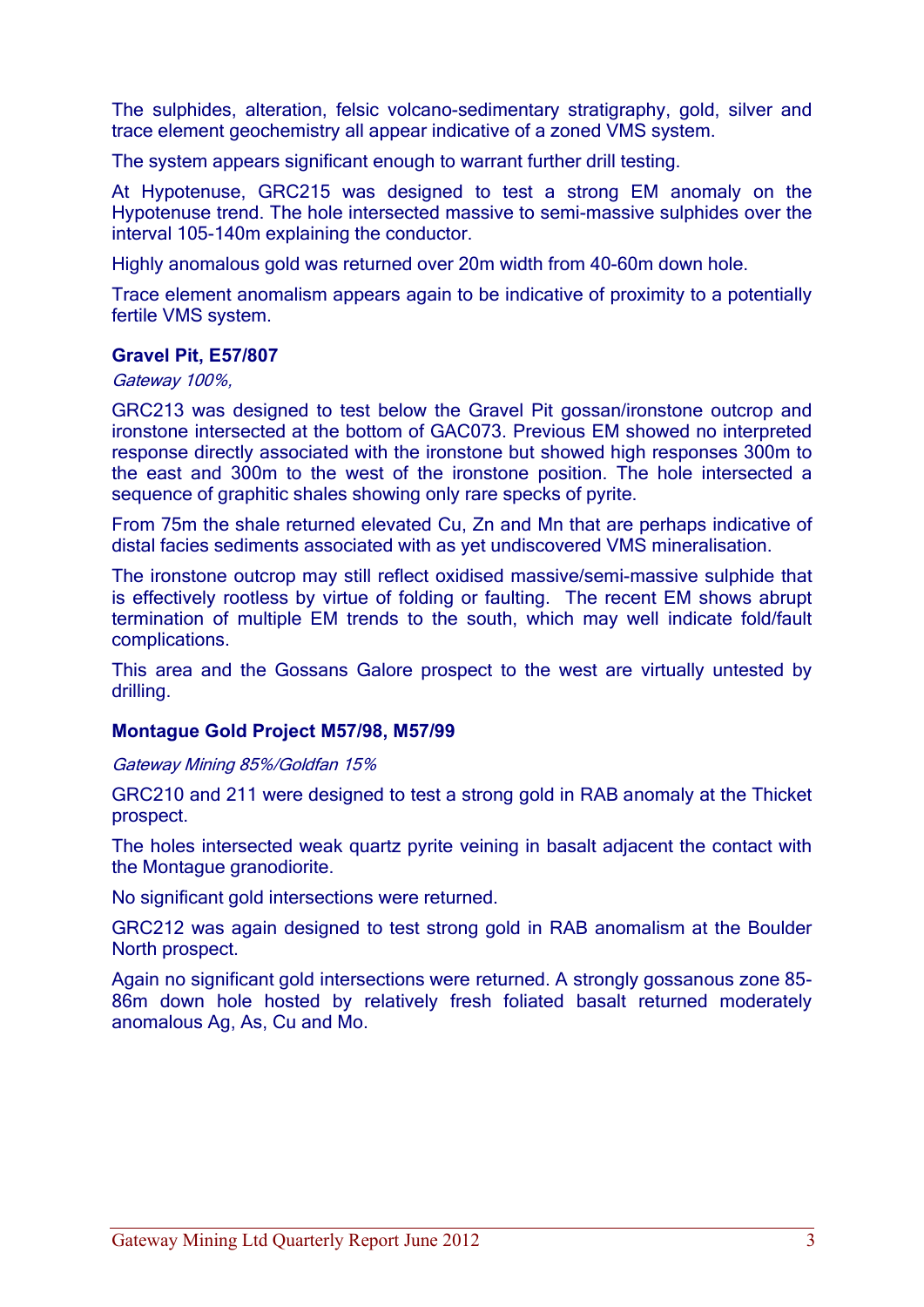# NEW SOUTH WALES

## COWRA PROJECT: EL 5514 & 6102

Gateway Mining 100%.

Gateway is seeking joint venture partners on its 100% held Cowra Project.

# QUEENSLAND

# SURPRISE PROJECT: EPM 9053

Gateway 100%

No work has been carried out on the Surprise Project during the quarter.

### **CORPORATE**

Surprise Project EPM13677 was relinquished.

Avenue Resources withdrew from the two Gidgee JV's, having earned no equity in the applicable tenements.

#### For further information visit our website at www.gatewaymining.com.au or contact: Bob Creelman, Director, or Mark Gordon on Tel: 02 9283 5711

The information in this report that relates to Exploration Results, Mineral Resources or Ore Reserves is based on information compiled by Mr. M.J.Gordon, a consultant to Gateway Mining, a Member of the Australasian Institute of Mining and Metallurgy (CPGeo) and Australian Institute of Geoscientists. Mr.M.J.Gordon has a minimum of 5 years experience which is relevant to the style of mineralization and type of deposit under consideration and to the activity which he is undertaking to qualify as a Competent Person as defined in the 2004 Edition of the "Australian Code for Reporting of Exploration Results, Mineral Resources and Ore Reserves". Mr. M.J.Gordon consents to the inclusion in the report of the matters based on his information in the form and context in which it appears.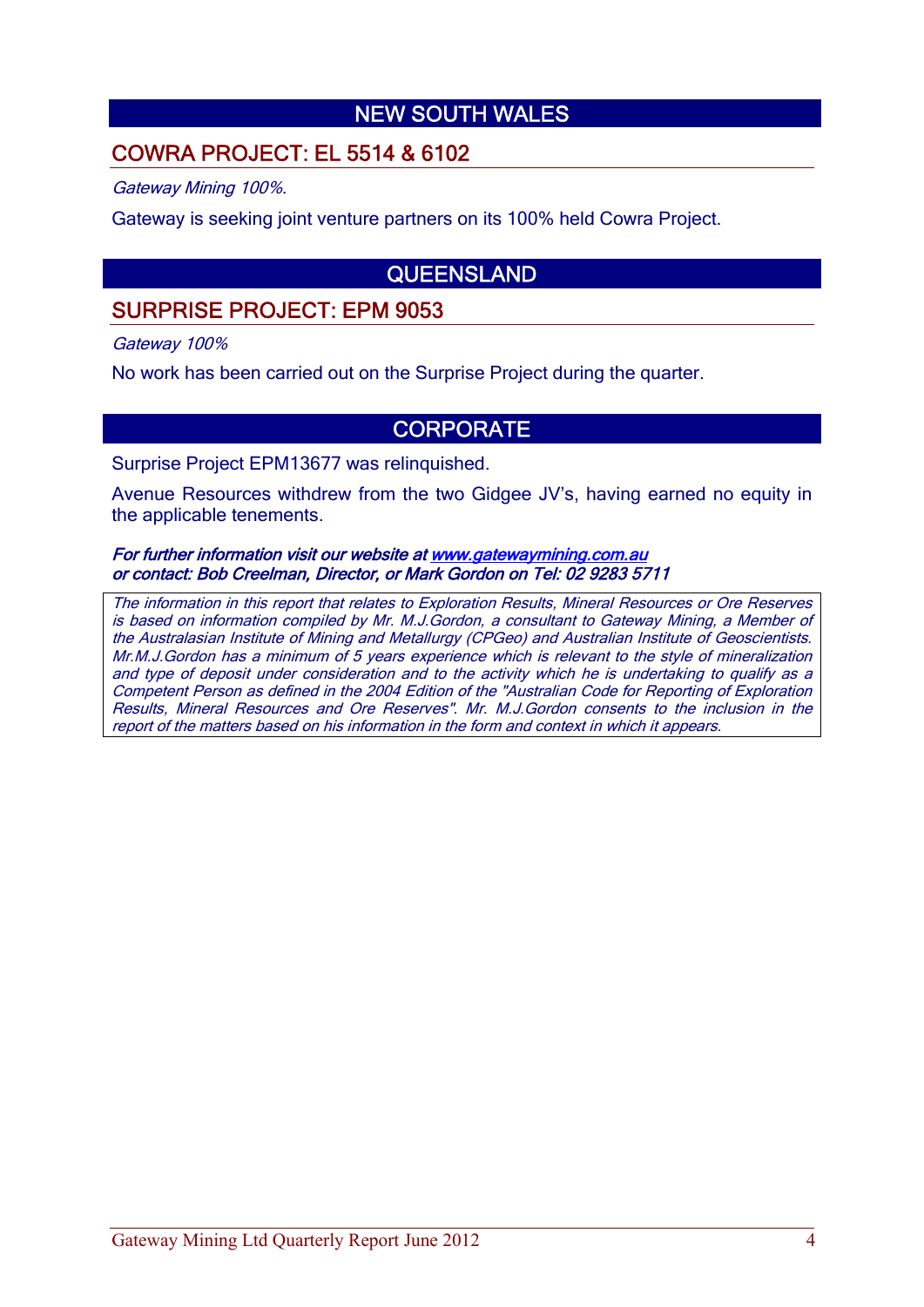

Figure 1. Gateway Mining Limited Project Locations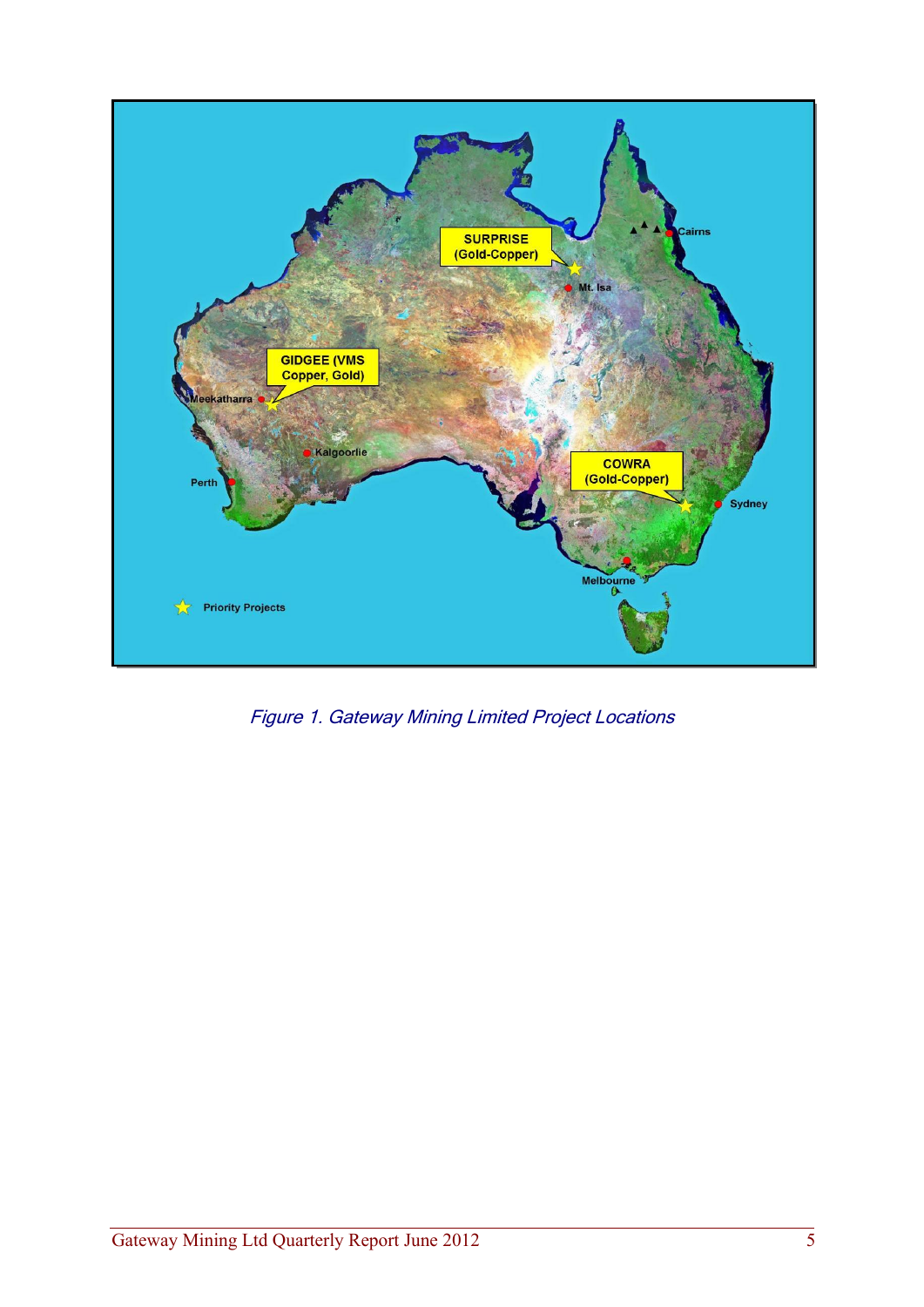

Figure 2. Gidgee Project, showing tenements, prospects (pink dots) June quarter drillholes and EM interpretation.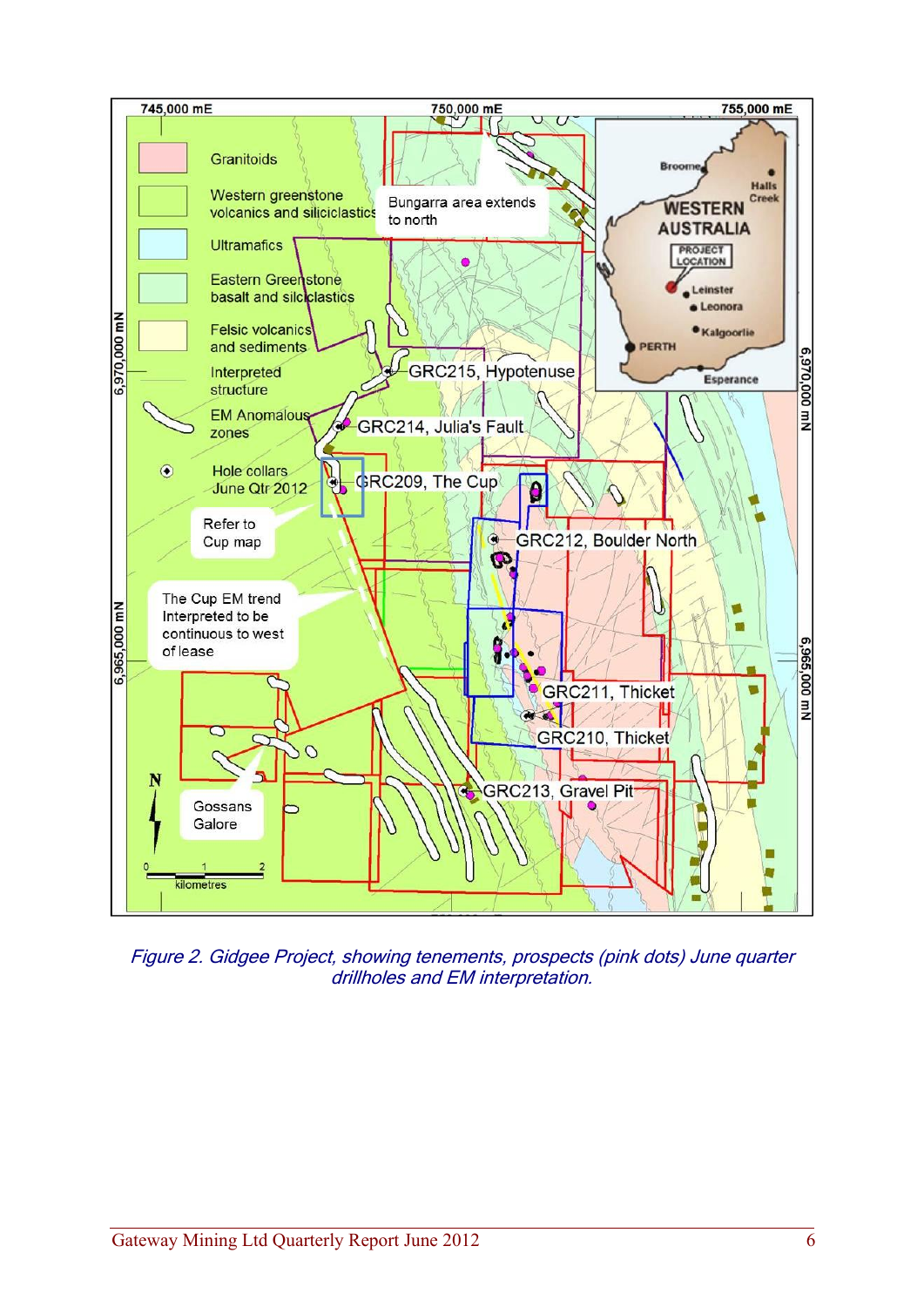![](_page_6_Figure_0.jpeg)

Figure 3. The Cup, showing drillhole locations and RC intersections